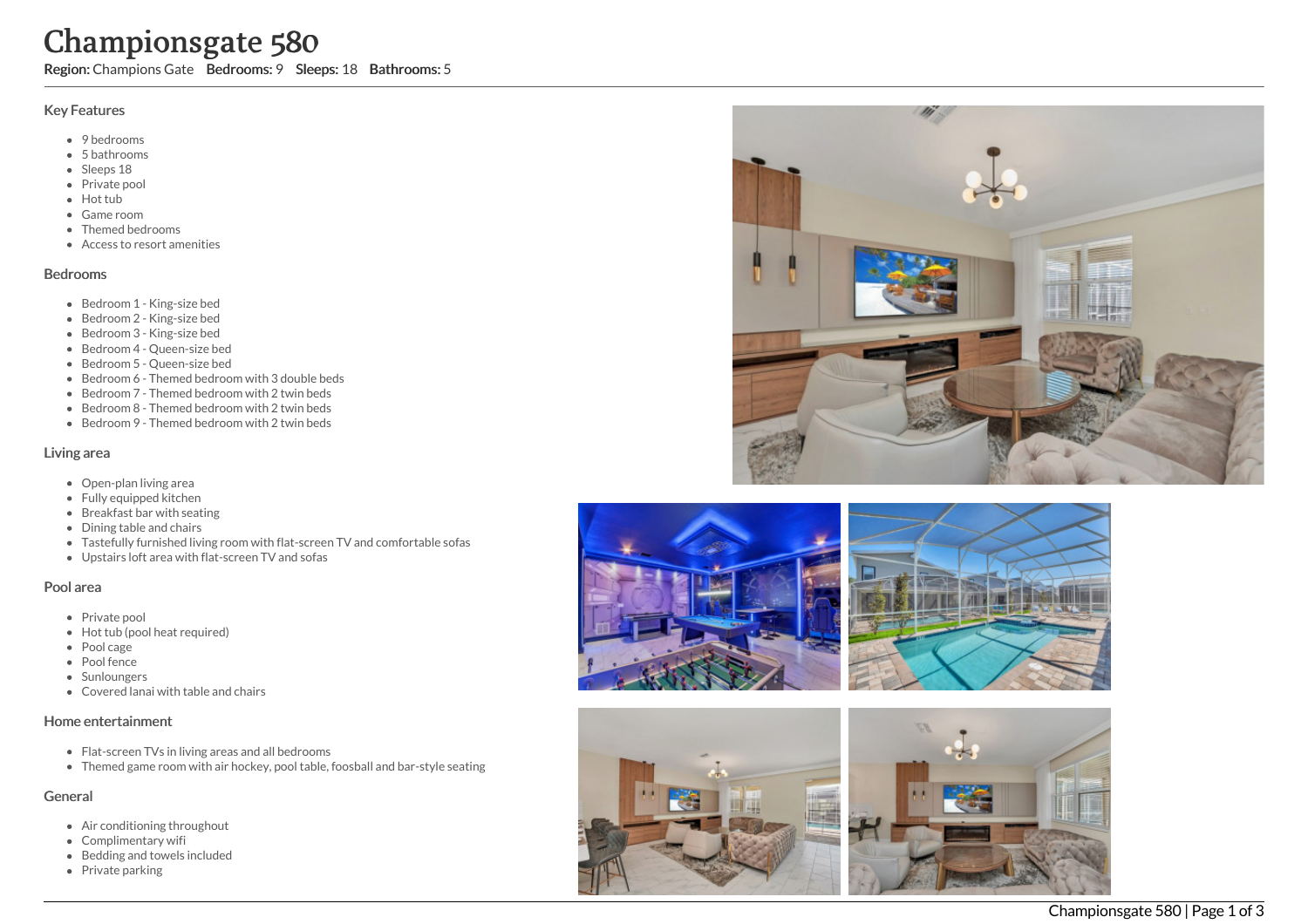#### Laundry room

- Washer and dryer
- Iron and ironing board

## Children's equipment available for hire

- Crib
- Stroller
- $\bullet$  High chair
- Pack and play

# Resort facilities

Ideally located close to many of Orlando A¢â,¬â"¢s theme parks, Championsgate Resort offers a wide variety of fantastic amenities for the whole family to enjoy. Set within 900 acres, this luxury resort is home to an 18-hole championship golf course, a fully equipped gym, a games room and multiple sports courts. Guests can choose from a selection of swimming pools; kids will enjoy the waterslides and splash park whilst adults can float in the lazy river, or relax under a private cabana. An excellent retreat after a busy day at the parks, guests of Championsgate Resort will also have access to a movie theater, a range of shops and an impressive spa. There is also a great selection of restaurants and bars on site, including a poolside grill, a sports bar and the impressive clubhouse.

## Places of interest

- Golf courses 0 miles
- $\bullet$  Shopping mall 3 miles
- Disney World 8 miles
- Seaworld 17 miles
- Universal Studios 20 miles
- Legoland 25 miles